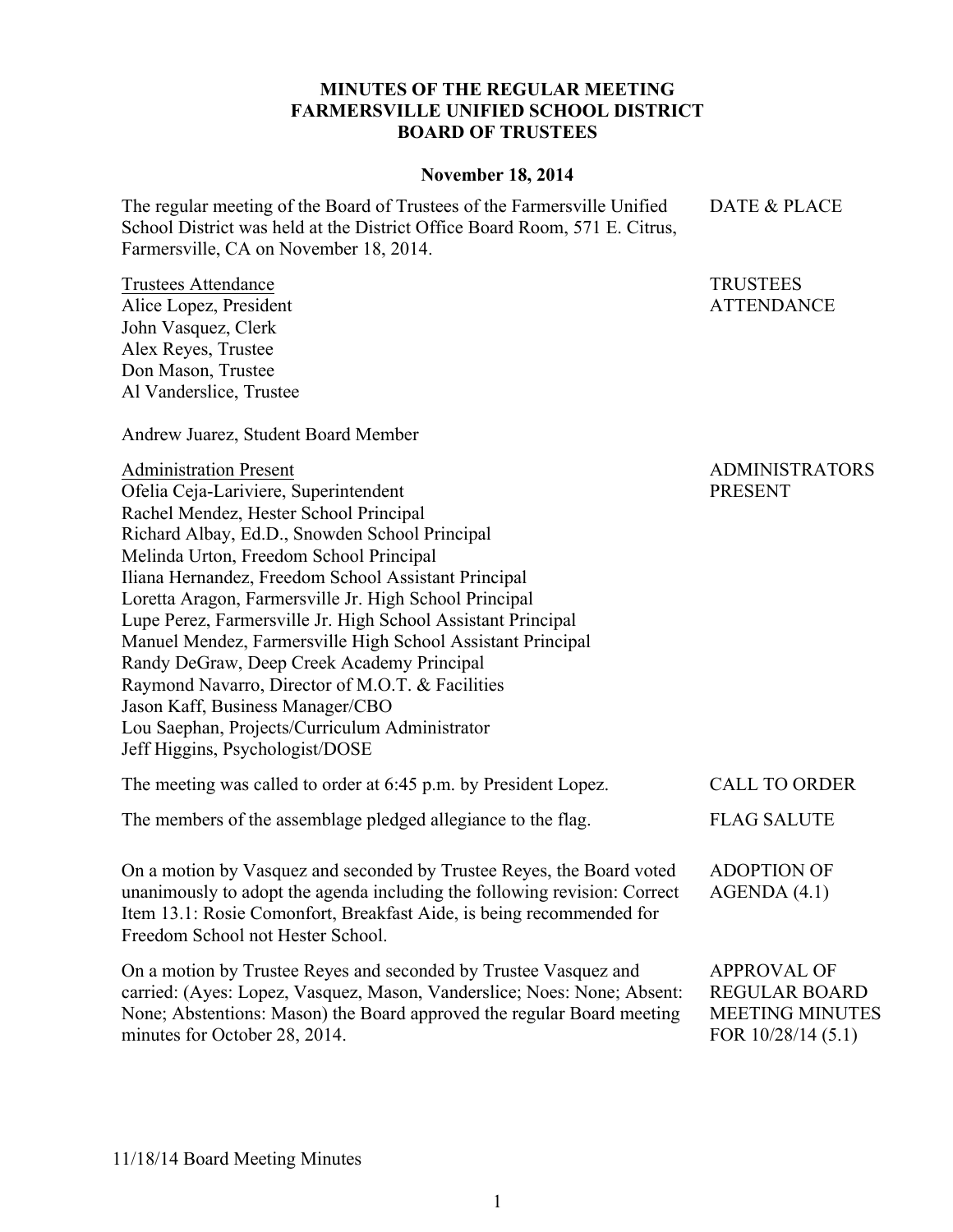On a motion by Trustee Reyes and seconded by Trustee Mason, the Board voted unanimously to approve the special Board meeting minutes for November 12, 2014.

On a motion by Trustee Reyes and seconded by Trustee Vazquez, the Board voted unanimously to approve the released warrants dated: October 17, 2014 in the amount of \$458,427.20 October 20, 2014 in the amount of \$154,846.98 October 30, 2014 in the amount of \$152,033.61

On a motion by Trustee Vasquez and seconded by Trustee Mason, the Board voted unanimously to approve the ACSA Superintendent's Symposium on January 28-30, 2015 in Monterey, CA.

Andrew Juarez, Student Board Member, made an oral report to the Board regarding FHS activities.

James Lohry, Director of Food Services, made a PowerPoint presentation regarding the Food Service Department.

Loretta Aragon, Farmersville Jr. High School Principal, introduced the Falcon cheerleaders who performed a few cheers for the audience. Mrs. Aragon presented Signature Program Recognition Certificates to the following: Teacher Honoree: Leslie Stewart Parent Honoree(s): Maria Carbajal and Olga Morales

Student Honoree: Paula Ramos

No one in the audience made any public comments. PUBLIC COMMENTS

On a motion by Trustee Vasquez and seconded by Trustee Mason, the Board voted unanimously to approve the personnel items as per the Board transmittal form.

On a motion by Trustee Reyes and seconded by Trustee Vasquez, the Board voted unanimously to approve the Committee on Assignments 2014-15.

On a motion by Trustee Vasquez and seconded by Trustee Reyes, the Board voted unanimously to set the date for the Annual Organizational Meeting: December 9, 2014.

Consideration was given to items that the Governing Board wished to have placed on the agenda for the next meeting.

11/18/14 Board Meeting Minutes

APPROVAL OF RELEASED WARRANTS (5.3)

APPROVAL OF ACSA SUPERINTENDENT'S SYMPOSIUM (5.4)

AWARDS/ PRESENTATIONS (6.1, 6.2, 6.3)

(8.0)

APPROVAL OF PERSONNEL ITEMS (13.1)

APPROVAL OF COMMITTEE ON ASSIGNMENT 2014-15 (13.2)

APPROVAL OF DATE FOR ANNUAL ORGANIZATIONAL MEETING (14.1)

CONSIDERATION OF ITEMS FOR NEXT MEETING (14.2)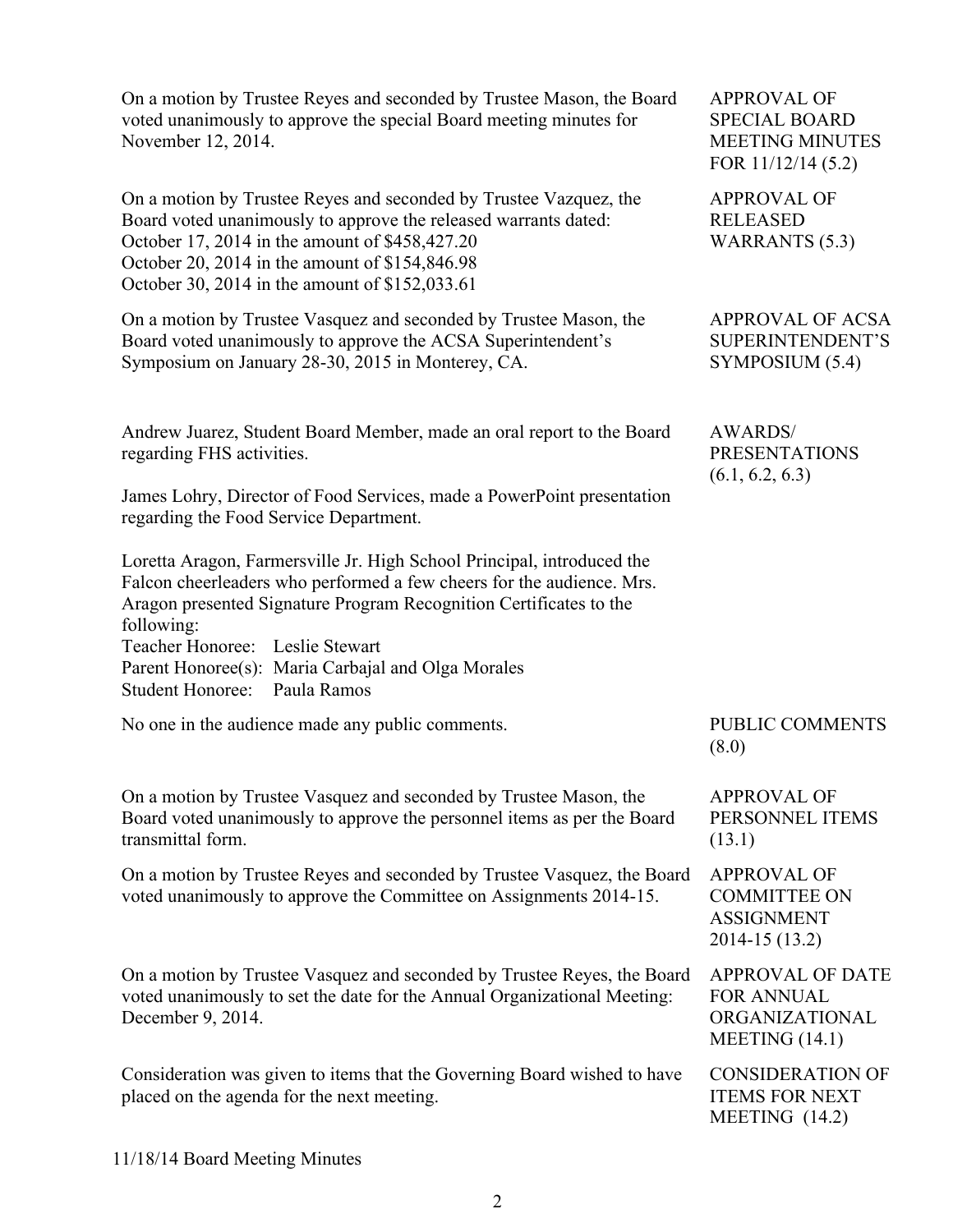On a motion by Trustee Reyes and seconded by Trustee Mason, the Board voted unanimously to approve increasing the Food Service Director's work days from 255 days to 260 days.

On a motion by Trustee Mason and seconded by Trustee Reyes, the Board

approved the Budget Revision Report.

APPROVAL TO INCREASE FOOD SERVICE DIRECTOR'S WORK DAYS (15.1)

APPROVAL OF BUDGET REVISION REPORT (15.2)

FUTURE MEETING

CLOSED SESSION

NO ACTION TAKEN

NO ACTION TAKEN

RE: ITEM 21.1

RE: ITEM 21.2

DATES (17.1)

(20.0)

On a motion by Trustee Reyes and seconded by Trustee Vasquez, the Board voted unanimously to adopt Resolution #08-11-18-14 relating to the Securities and Exchange Commission Municipalities Continuing Disclosure Cooperation Initiative. ADOPTION OF RESOLUTION #08-11-18-14 (15.3)

On a motion by Trustee Reyes and seconded by Trustee Vasquez, the Board adopted Resolution #09-11-18-14 Approving Disclosure Procedures for Public Debt Issuances and Related Continuing Disclosure Obligations. ADOPTION OF RESOLUTION #09-11-18-14 (15.4)

Future regular board meetings will be held on December 9, 2014 and January 13, 2015.

The Board adjourned to closed session at 7:19 p.m. to discuss: Public Employee: Discipline/Dismissal/Release (Gov. Code §54957); and Conference with Labor Negotiator (G.C. 54956.7) It is the intention of the Board to meet in closed session to review its position and to instruct its designated reps: Agency Designated Representative: Ofelia Ceja-Lariviere and Jason Kaff; Name of Organization: CSEA & FTA.

The Board returned to open session at 8:07 p.m. OPEN SESSION

The Board did not take any action regarding Item 21.1: Public Employee Discipline/Dismissal/Release (Gov. Code 54957).

The Board did not take any action regarding Item 21.2: Conference with Labor Negotiator (G.C. 54956.7) It is the intention of the Board to meet in closed session to review its position and to instruct its designated reps: Agency Designated Representative: Ofelia Ceja-Lariviere and Jason Kaff; Name of Organization: CSEA & FTA.

On a motion by Trustee Reyes and seconded by Trustee Vasquez, the Board voted unanimously to adjourn the meeting at 8:08 p.m. ADJOURNMENT (22.0)

Respectfully Submitted,

Ofelia Ceja-Lariviere, Superintendent

Approved by,